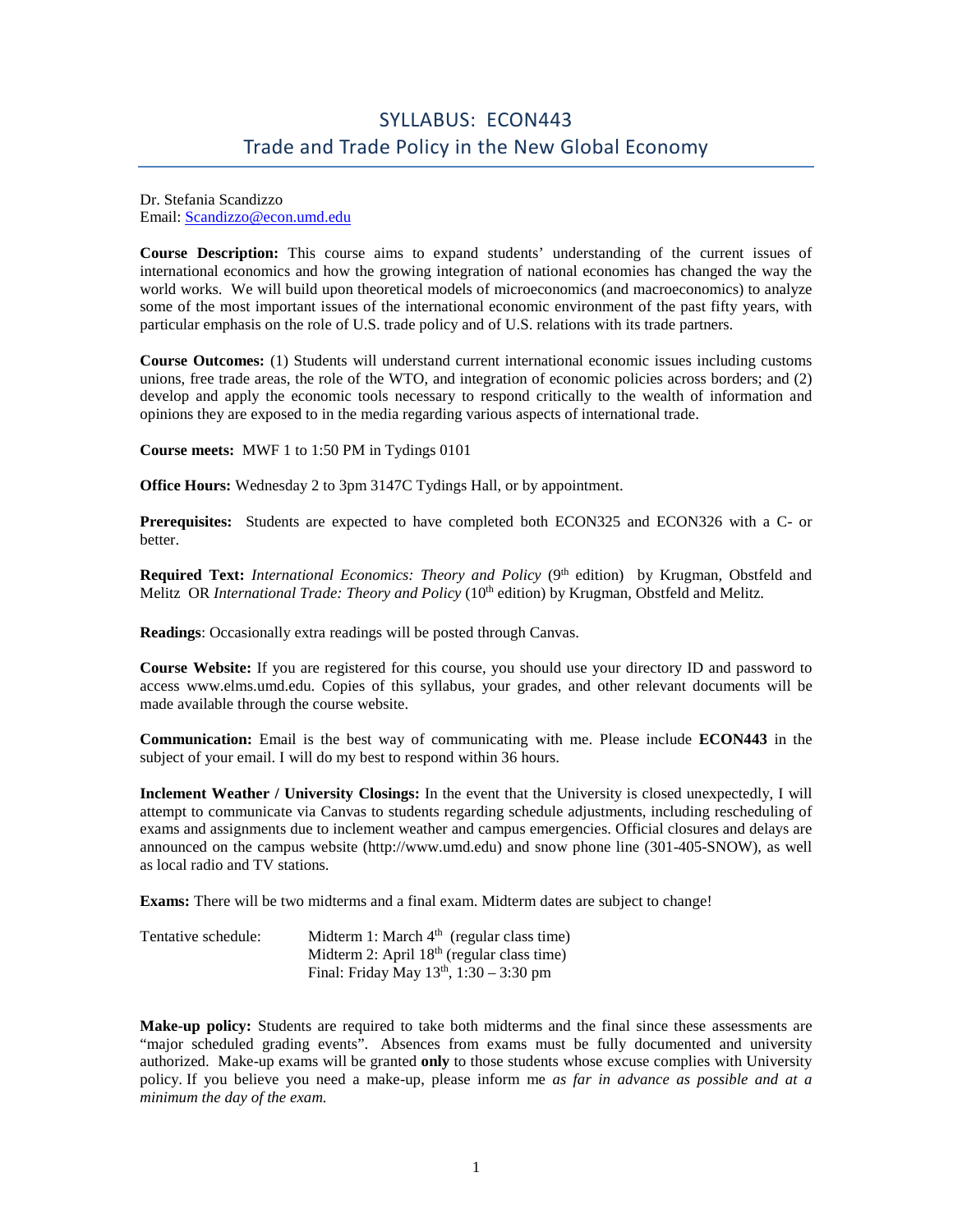**Research project:** Each student will complete a research project on the Trans Pacific Partnership. Instructions for the project will be announced via Canvas on Feb  $15<sup>th</sup>$ . The research report contributes 20% of your grade.

The first part of the assignment will be due March  $11<sup>th</sup>$ . The second part will be due April  $15<sup>th</sup>$  and the final part by April 25<sup>th</sup>.

Each student will also provide feedback on at least 5 reports. Each completed research feedback will be worth 1% of your grade for a total of 5%.

**Optional presentation:** Students who are interested in presenting their research project to the class in lieu of taking the final exam should indicate that interest when they submit the second part of their report. If the number of students interested in this opportunity is too large for the time allotted to student presentations, then it will be limited to those whose projects are of the highest quality. Presentations will take place during the week of May 2<sup>nd</sup>.

**Do you want to be a trade economist?** : Each student will research an organization that employs trade economists and will write either a cover letter applying for a job or a personal letter outlining why he/she wouldn't want to work there. This letter contributes 8% of your grade and is due May  $6<sup>th</sup>$ . Instructions for this assignment will be posted via Canvas by Feb.  $15<sup>th</sup>$ .

**Homework:** Three homework problem sets will be given out in the first half of the course. Problem sets will be graded as "well done", "satisfactory" or "unsatisfactory". Homework that is not handed in, is handed in late, or shows blatant lack of effort, will be deemed unsatisfactory, and receive a zero.

Independently of homework grading, working through problem sets is very useful for keeping up with material and making sure you understand key concepts. It is also a very good way to prepare for exams.

It is ok to do homework with a classmate or in a group, as long as: 1) the group is not more than 4 people, 2) each student submits his/her own solution through Canvas and 3) any collaboration is documented at the top of the homework (by writing at the top of the first page of your homework the name of the students you worked with). Clearly, working together on a problem set does not mean copying solutions from a classmate.

All problem sets will be discussed in class. I will drop your lowest homework grade.

**Quizzes:** Occasionally online quizzes will be used to make sure you are keep up to date will necessary material for lectures and in class discussions and exercises.

**Grading**: Final grades will be determined as follows

| First Midterm         | 20%  |
|-----------------------|------|
| <b>Second Midterm</b> | 20%  |
| Final Exam            | 15%  |
| Research project      | 20%  |
| Peer feedback         | 5%   |
| "Trade economist"     | 8%   |
| Quizzes               | 6%   |
| Homework              | 6%   |
| <b>TOTAL</b>          | 100% |
|                       |      |

**Course Material:** To facilitate the learning process in this course, I post lecture outlines and other material of interest to the class. Please note that all my lectures and course materials, including power point presentations, tests, homeworks, outlines, and similar materials, are protected by copyright. You may take notes and make copies of course materials for your own use. You may not and may not allow others to reproduce or distribute lecture notes and course materials publicly whether or not a fee is charged without my express written consent. Selling or distributing course materials may violate the Code of Student Conduct. Persons who publicly distribute or display or help others publicly distribute or display copies or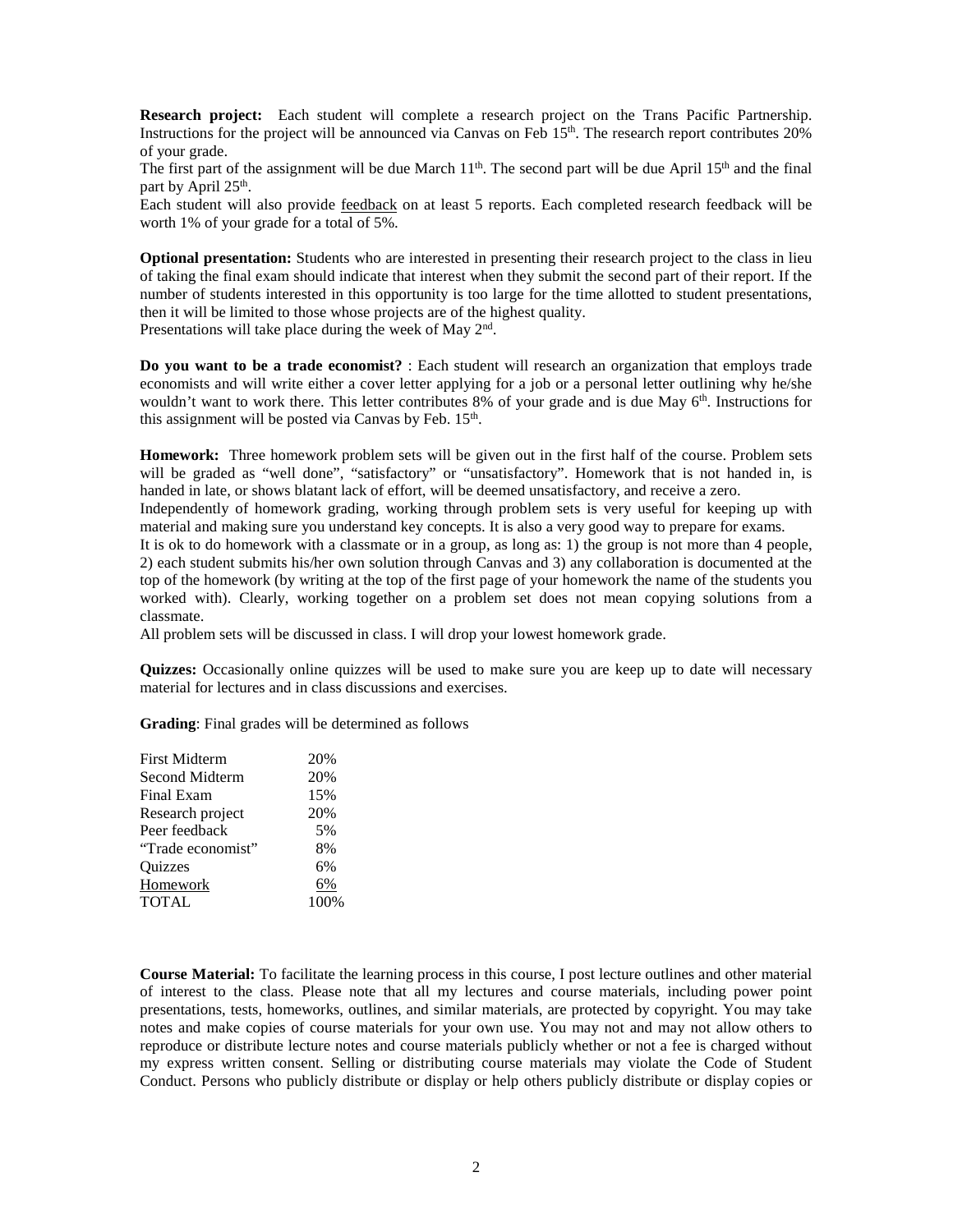modified copies of an instructor's course materials may be considered in violation of the University Code of Student Conduct, Part 9(k).

**Attendance:** Attendance is not mandatory, but *strongly recommended*. Please note that the material we cover each week builds on the content of the previous weeks. If you miss class, you are still responsible for the material that was covered. I recommend you try to catch up right away: if not, you will find yourself slipping farther and farther behind.

**Academic Integrity**: The University of Maryland has a nationally recognized Code of Academic Integrity, administered by the Student Honor Council. This Code sets standards applicable to all undergraduate students, and you are responsible for upholding these standards as you complete assignments and take exams in this course. Please make yourself aware of the consequences of cheating, fabrication, facilitation, and plagiarism. For more information see [www.studenthonorcouncil.umd.edu.](http://www.studenthonorcouncil.umd.edu/) If I observe what I believe is a violation of the Code of Academic Integrity, I will refer any and all students involved to the Student Honor Council.

**Accommodations for students with disabilities:** I will make every effort to accommodate students who are registered with the University's Disability Support Services (DSS) office and who provide me with an updated DSS form by February 15<sup>th</sup>, 2016. I am not able to accommodate students who are not registered with DSS or who do not provide me with the documentation in advance of exams.

**Course Evaluations:** I look forward to receiving your feedback on the course, both during and at the end of the semester. In particular, your participation in the evaluation of courses through CourseEvalUM is a responsibility you hold as a student member of our academic community. Your feedback is confidential and important to the improvement of teaching and learning at the University.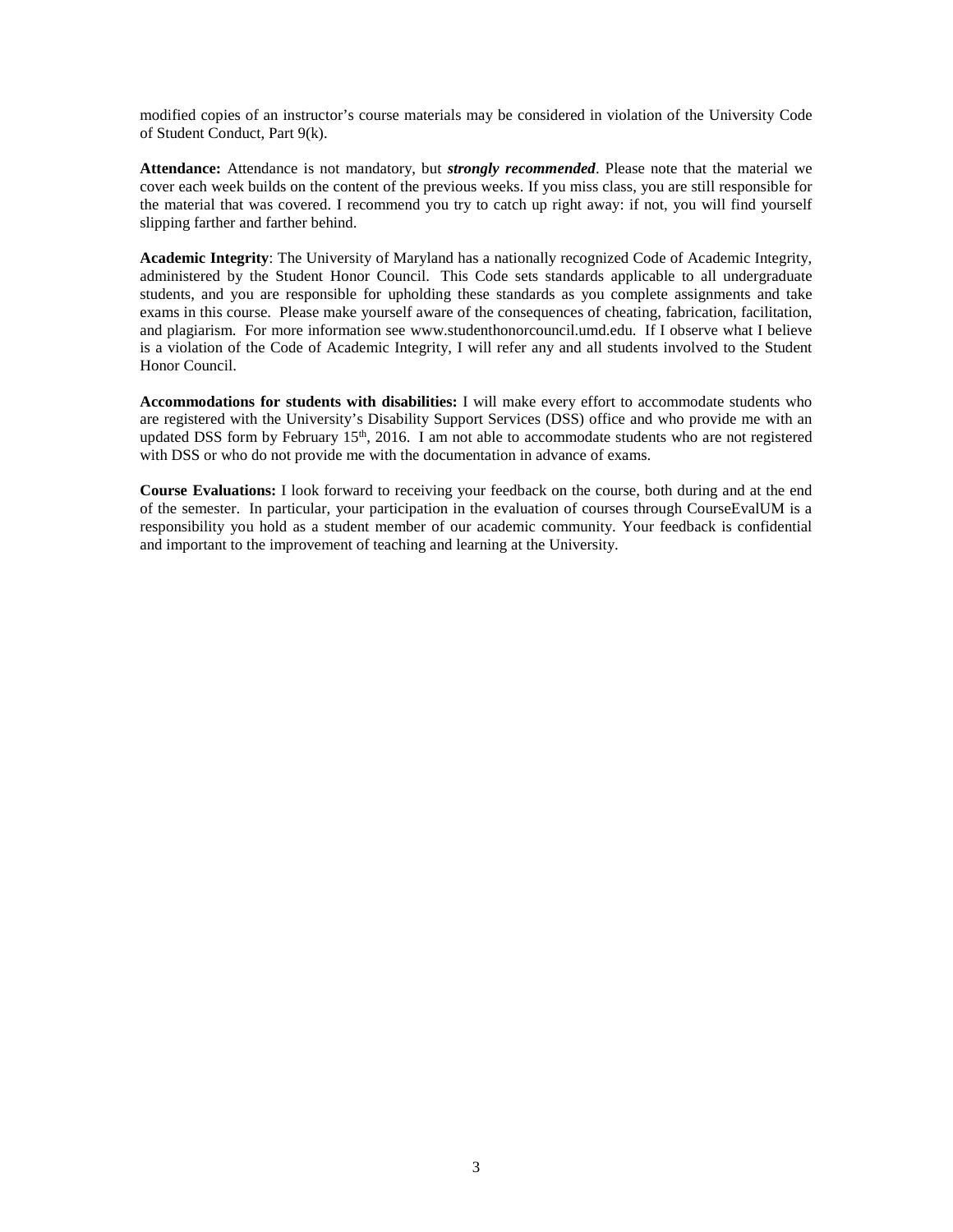## **Course outline:**

Please note this outline is subject to change! It Is intended to give you a *rough* idea of what topics will be covered over certain dates during the semester and when you can (more or less) expect course work to be assigned/due.

- **Week 1** (Jan  $25<sup>th</sup> Jan 29<sup>th</sup>$ ): Introduction *Why study international economics?*  Chapters 1 and 2 from Krugman, Obstfeld and Melitz (KOM)
- **Week 2** (Feb.  $1^{st} 5^{th}$ ) Theories of International Trade: the Ricardian model *Why is international trade desirable? What determines the pattern of trade?* Chapter 3 in KOM

**Week 3** (Feb.  $8<sup>th</sup> - 12<sup>th</sup>$ ) Theories of International Trade: the Heckscher Ohlin (HO) model *Why is international trade desirable? What determines the pattern of trade?* Chapter 5 in KOM Class exercise Homework 1 Feb 12<sup>th</sup>: Career Center Presentation

- **Week 4** (Feb.  $15<sup>th</sup> 19<sup>th</sup>$ ) The HO model and the specific factors model *Why is international trade desirable? What determines the pattern of trade?* Chapter 4 and 5 in KOM Quiz 1 Class exercise
- **Week 5** (Feb.  $22 26$ <sup>th</sup>) Trade with Increasing Returns to Scale Chapters 7 and 8 in KOM Homework 2 Quiz 2
- **Week 6** (Feb.29<sup>th</sup> March  $4<sup>th</sup>$ ) Review and Midterm 1 March 4<sup>th</sup> : Midterm 1
- **Week 7** (Mar  $7<sup>th</sup> 11<sup>th</sup>$ ) Protectionism: Instruments of trade Policy *How do countries restrict trade?* Chapter 9 March 11<sup>th</sup>: TTP project Part 1 DUE

## **Week 8: March 14th – 20th: SPRING BREAK**

- **Week 9** (Mar  $21^{st} 25^{th}$ ) Trade policy and motives for protection *Why do countries restrict trade?* Parts of Chapters 10, 11, and 12 KOM Homework 3
- **Week 10** (Mar  $28<sup>th</sup> April 1<sup>st</sup>$ ) Free trade arguments and the WTO *What is the role of the World Trade Organization?* Parts of Chapters 10, 11, and 12 KOM Krugman, Paul R. 1987. "Is Free Trade Passe?" Journal of Economic Perspectives, 1(2): 131-144.